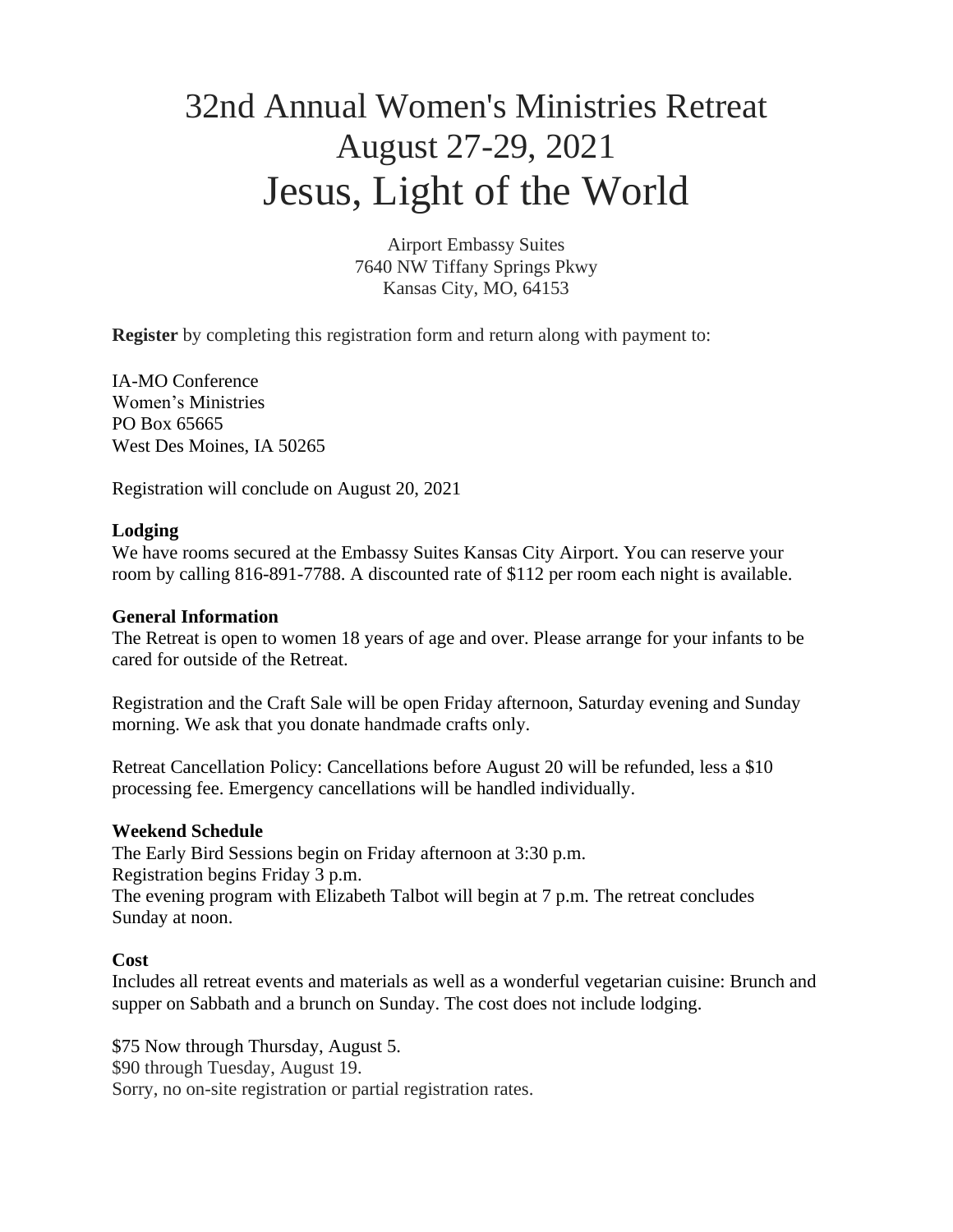# **Registration Information**

| First                                | Last                                                          |
|--------------------------------------|---------------------------------------------------------------|
|                                      |                                                               |
|                                      |                                                               |
|                                      |                                                               |
|                                      |                                                               |
|                                      |                                                               |
|                                      |                                                               |
|                                      |                                                               |
|                                      |                                                               |
|                                      |                                                               |
|                                      |                                                               |
| Your Church Women's Ministry Leader: | <u> 1980 - Johann Barn, fransk politik fotograf (d. 1980)</u> |

Please indicate which sessions you would like to attend by marking your choices below.

## **Early Bird Session**

• C Meals Made Simple

We all want the fast food without the guilt of it not being healthy. So, what if you could do both? Healthy and quick doesn't have to be an oxymoron. Featuring the Instant Pot we'll learn how to serve meals that are wholesome, while minimizing time in the kitchen.

• C Maybe It's Not Maybelline What does oatmeal, turmeric, and blackstrap molasses have in common? Yes, they can all be used to make yummy, delicious meals! But they can also be used externally to transform your skin! Radiant, glowing skin shouldn't cost you and arm and a leg. Maybe It's Not Maybelline! Maybe it's ingredients from your very own kitchen!